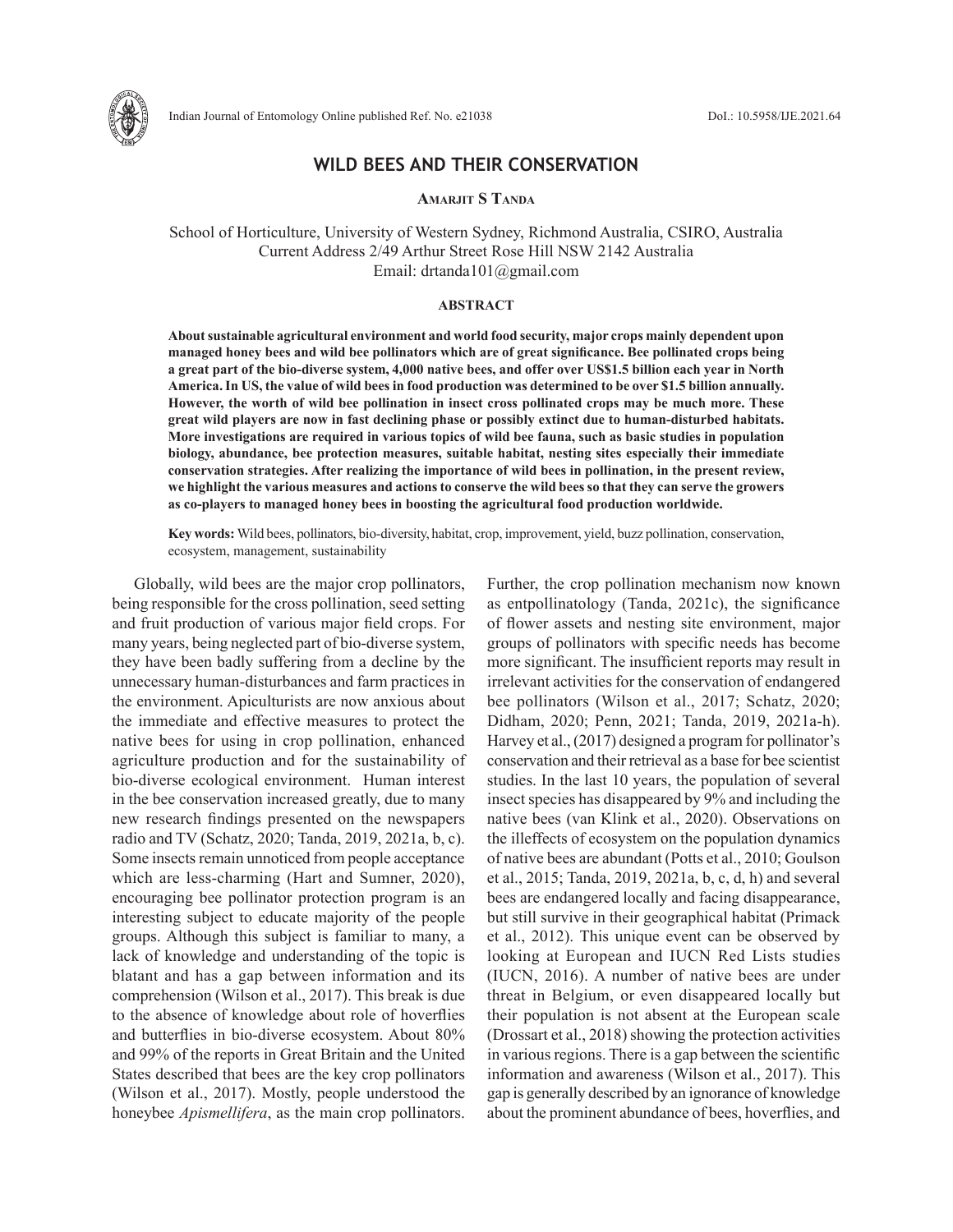butterflies in the living environment. Survey reports in Great Britain and the United States identified that bees are important, but only 3% and 14% can assess the pollinator's distribution in different regions (Wilson et al., 2017). Many people are capable to recognize honeybees and bumblebees crop pollinators, however the other native bees are poorly identified as main species. Less than 50% of the participants were even unable to name at least one bee worker (Wilson et al., 2017). Through large presentations, mainly focused on the honeybee *Apismellifera*, the general public was understanding the value of crop pollination, but not the distribution and its population size. Flowers importance, sites of bee nesting, favorable environment and the existence of main bee pollinators with their specific requirements were also not known to the people. This incomprehension of scientific reports could therefore may support to unrelated activities, wrong, or even ineffective measures for the conservation of endangered bees (Wilson et al., 2017; Drossart and Gerard, 2020). This shows that with the scientific understanding, the public awareness has not advanced. For workers, bee identification and ranking endangered species is challenging and a principal project to ongoing studies and an informative program for wild bee conservation and their improvement system to be framed. About 9% terrestrial insect populations per decade has perished and the wild bee abundance are also not an anomaly (van Klink et al., 2020). On wild bee populations, studies on the harmful impact of pressures are sufficient (Potts et al., 2010; Goulson et al., 2015; Tanda, 2019, 2021a-h). Knowing the harmful impacts of climate, decrease in the bee population, national and regional actions associated with the wild bee fauna conservation and their protection methods should be implemented urgently. Allthe possibleconservation measures will be of great importance in the preservation of native bees and their bio-diverse habitat. As many native bees are threatened and vanishing, they may still survive quite long time in their habitats (Schatz, 2020; Penn, 2021; Tanda, 2021h). Such changes can be reported in IUCN Red Lists and the European scale studies (IUCN, 2016). Many bee species are disappeared in Belgium, as their abundance are not good at European level (Drossart et al., 2018). Undoubtedly, the bee population degree as well as the declining factors are greatly investigated, still reports on the preservation methods of wild bees are not well described. A general and up-to-date evaluation of the conservation actions, technology as well as their effectiveness and efficiency, is still wanting. Keeping this in mind, firstly, we reviewed the significance of preserving native bees, bee population's assessments

at risk alongwith the factors associated with declining their abundance. Secondly, we emphasized on the conservation measures, associated factors, and the effectiveness of these methods. We have highlighted on the conservation actions that improve the bee-friendly environment such as semi-natural landscapes to urban and crop habitats naming the required floral resources and nesting sites, and alien species with habitat control process. To fill many gaps of native bee protection studies, some new projects and reports have been presented in this review.

#### **Wild bee's protection should be our priority**

Bees being the main flower pollinators in many bio-environments, pollinators are involved in the propagation of 80% of angiosperms (IPBES, 2016). Due to this breeding technology, crosspollination is contemplated as one of the most crucial jobs in the working of bio-diverse system and boosting in crop production globally (IPBES, 2016; Potts et al., 2016). About 85% of field crops benefit from insect pollination service that directly influences the quality and quantity of food production (IPBES, 2016) which is worth 100 to 500 billion euros annually globally (Lautenbach et al., 2012). The decline in wild bees is fascinating move in humans to non-pollinator dependent crops for food and fronting lack in essential nutrients, causing economic and health problems (IPBES, 2016; Potts et al., 2016; Bauer and Wings, 2016). Native bees can be the key pollinators in few field crop productions (IPBES, 2016), while other crops are cross pollinated by managed honeybees. Only a little bee population forage on crop plants. So, pollination management alone is not enough to confirm true alone for the protection of local bees. Wild bees are also of specific significance due to their capability to visit flowers in a different type of climatic conditions and environment (Brittain et al., 2016). Bumblebees can forage even in cold weather and even visit at high sonication. In wild flora, the high strength and diversity of local plant pollinators increases a complementary and synergistic activity with domesticated honeybees (Fründ et al., 2013; Garibaldi et al., 2014; Isaacs et al., 2017). Grab et al., (2019) has mentioned this in the phylogenetic diverse studies and bee abundance related with crop pollination. Engaged bee population also act like a main operator to boost the crop yield (Martins et al., 2015). In the urban area too, (Säumel et al., 2016), forests (Cummings et al., 2016), and natural bio-ecosystem (Cummings et al., 2016; Massaro et al., 2013), the significant contribution of native bees has also been reported and their abundance is associated to the density wild flowers (Ollerton,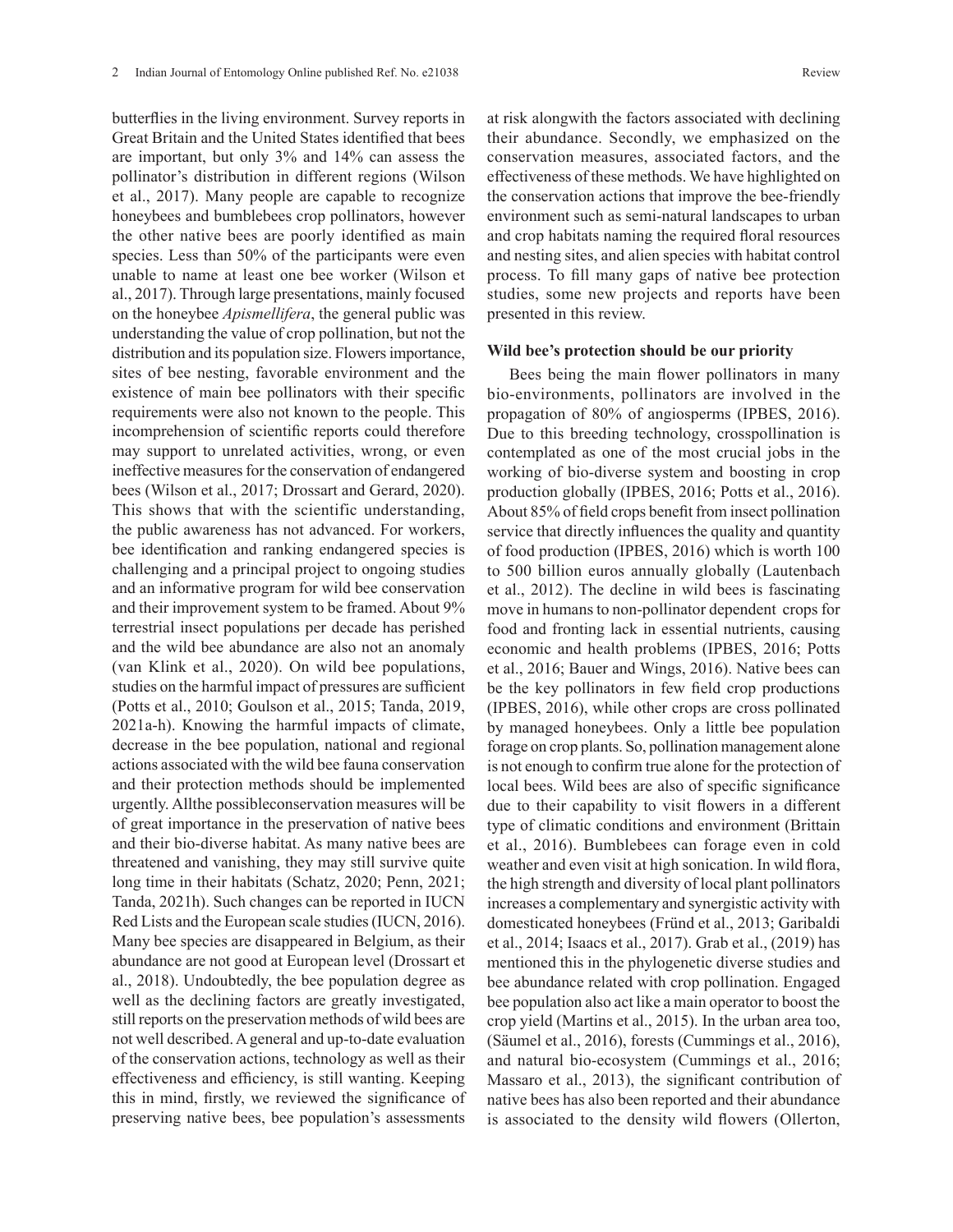2017). In bees and flowers, the ecological interaction disappearance, is disregarded frequently instead of the bee extinction reports (Valiente-Banuet et al., 2015). This loss of bio-diverse factor still occurs at the same time or may result in the disappearance of the bee species (Valiente-Banuet et al., 2015; Jacquemin et al., 2020). Many bees are related to a specific habitat and food resources, which make them resist that environment and agitating food. Specialist bees forage on a few flowers whereas generalist pollinators have great foraging alternatives (Jacquemin et al., 2020). Thus the all-rounders are more resistant to the different climatic environments associated with human actions as they are capable to manage on other food resources (Roger et al., 2017). Damage of these biotic interplay effect in rapid species disappearances and negatively influence the working of the eco-bio-structure (Diaz et al., 2017). To avoid the collapse in environmental services to humans, the importance of interplay of biotic agents be contemplated (Jacquemin et al., 2020) to assess the fitness of environment and to determine the possible environmental matters (Aizen et al., 2012; Dirzo et al., 2014). The aim in Andalucía BeeFun project, is on the increase of knowledge and understanding of the impact of habitat, bee crop-pollination process and social groups (Underwood et al., 2020;Drossart and Gerard, 2020).

## **Bees are disappearing-a warning**

Studies and assessment of bee population technology needs a basic action for global fluctuations in the decline and benefit of the bee species. In this worldwide transformation, a few species can survive or finish as described in the United Kingdom (Powney et al., 2020). IUCN Red List technology guides to assess the possible extinction of a bee species at regional, national, and global levels (IUCN, 2016) and there may be variations in the assessment techniques in different environments. To establish a fundamental base for the preservation actions and assessment of the species to execute monitoring, conservation strategy, management and policy formation, this is the most powerful technology. For wild bees Red List, at European level and many more countries are also compiling their Red Lists at national and regional level (Drossart et al., 2018; Reemer et al., 2018). At continental scale, in North America, IUCN has also undertaken the efficiency evaluation for the *Bombus* spp. (Hatfield et al., 2020). This research report for wild bees helps in indicating the bee abundance, species, and areas under threat. Bee conservation measures also indicate to record the factors influencing the bee

abundance (Harvey et al., 2020; Primack et al., 2012; IPBES, 2012). Scientists are focusing at the degree of decline and factors responsible for the population withdrawal (Forister et al., 2019). Besides fire, drought, hydrological and geophysical events having a nonnegligible influence on native pollinators (Nicholson et al., 2019), global warming, crop escalation, habitat and diseases greatly influence the bee populations (Potts et al., 2010; IPBES, 2016). Either effect of single element (Potts et al., 2010) and expected feasible interactions (Goulson et al., 2015;Meeus et al., 2018) have been reported in many countries, still a detailed scientific informationgap remains in the measurement of the spatial and temporal influences from the various threats alongwith the historical information independently (Bartomeus et al., 2019). Furthermore, the knowledge of the genetic variation in species, population dynamics and speciation are also important and more and more utilized in conservative biological aspects (Epps and Keyghobadi, 2015). New reports in genetic conservation has encouraged the scientists to utilize molecular biotechnology to determine more better about bee bio-diverse system (Epps and Keyghobadi, 2015; Lopez-Uribe et al., 2017), with new gene biotechniques also appearing (Woodard et al., 2016). This is clear in cryptic bumblebee species having high degree of morphological convergence. Less genetic diversity which can result in inbreeding depression and lessen the health is alarming (Packer et al., 2016). Based on the historical reports and distance assessments (IBD), the assessment of the relation among bee population, their effective part and biotic and abiotic operators, researchers can classify the vanishing bee species (Cerna et al., 2017; Lecocq et al., 2017, 2018). Using various tools and the assessment of the threatening elements, through population assessments scientists are now capable of conservation tactics by policy agreements, applied plans, and actions with ongoing studies (van Klink et al., 2020; Forister et al., 2019; Drossart and Gerard, 2020).

### **Protection measures is the answer**

After knowing the population tendencies and decline operators, then important action is to protect the suitable environments. In fact, based upon the scale and the landscape, there is a great wild bee heterogeneity and population diversity (Belsky and Joshi, 2019). Native bee make-up is framed by landscape fitness globally, from mountainous tropical habitats of Colombia (Cely-Santos and Philpott, 2019) to dry grasslands in Missouri, USA (Grover et al., 2017). Grasslands with blossoms provide a great bee abundance and habitats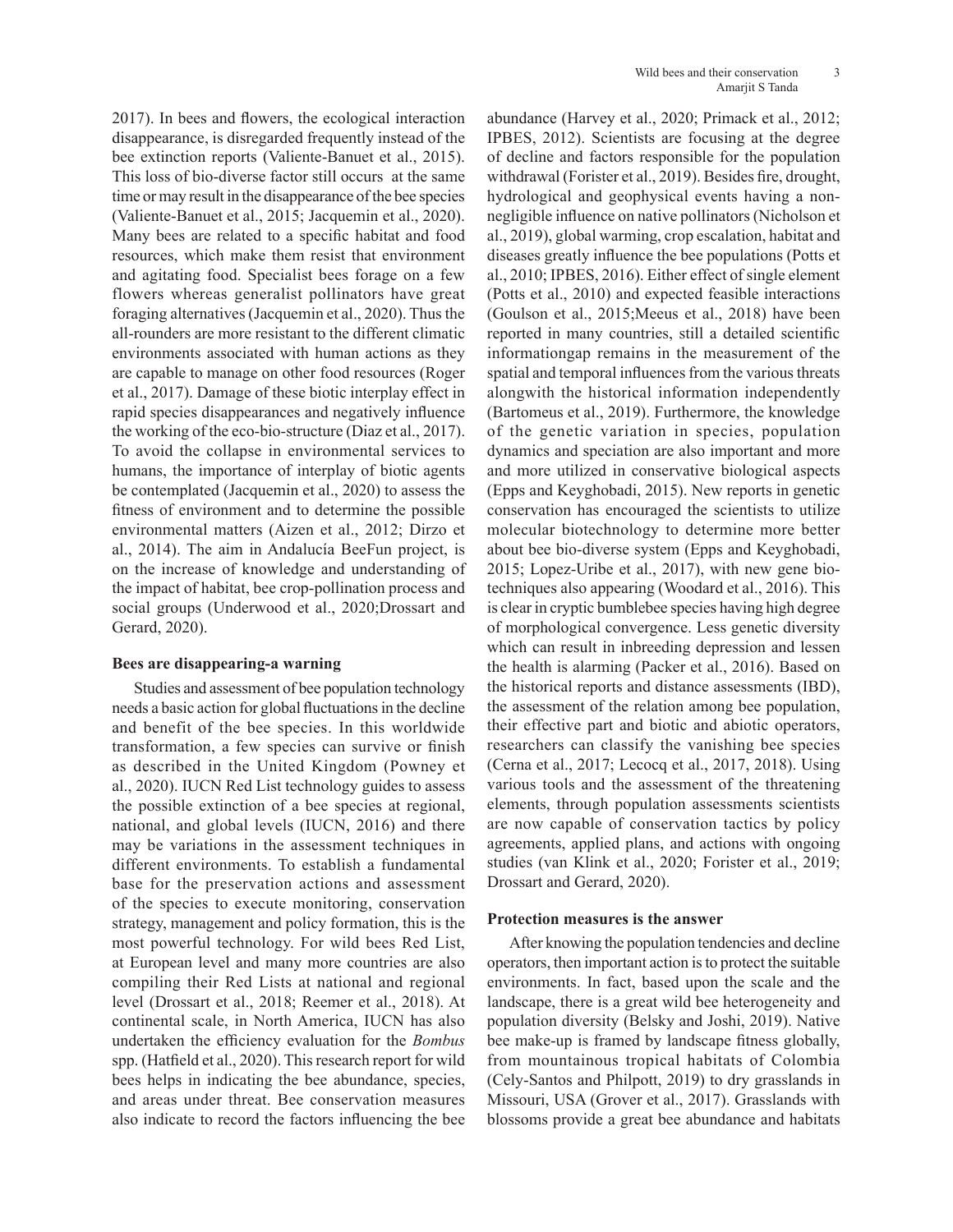than crops devoted to livestock and full of flowers. So to protect such suitable habitats can be attained by the development of safe areas using legal actions to avoid any changes, and by buying such important ecosystems. Flexible management of bees and environment, in such protected areas, have to be established to explain the best programs and adaptive actions for the success and failures of the bee management. Nevertheless, many anthropogenic urban environments can never offer the same degree of bee shelter than the semi-natural ecosystem, but still need conservation activities. To attain similar targets, many joint programs aiming at the environment, intensification of bio-diverse ecosystem, least entry of alien bees or the communication about diversity damage have been undertaken by the World Bee Project. To integrate cloud computing with wild bee research worldwide the World Bee plan aims to serve all new intuitions and information to design modern programs for bee decline globally, various environment conditions and enhanced food sustainability and subsistence to intercontinental extent merging other strategies undertaken by the European Union (EU, 2011) implemented nationally (Belgian NFP-CBD, 2020) and in USA at other different scales to manage the bee disappearance (Heinz Center,2013); in France, (Gadoum and Roux-Fouillet, 2016); in Ireland, (PPSG, 2015). Bee and Butterfly Habitat Fund, Seeds for Bees, and The Dutch Bee Strategy, the English National Pollinator Strategy are helping stakeholders to exchange their expertise and information collectively from various cultures (Saunders et al., 2018; Turo and Gardiner, 2019). Public advice and the participation of youth is significant for running such projects (Turo and Gardiner, 2019). We suggest that main efforts should be concentrated on the safety, preservation and the restoration of native bee habitats, concentration on the urban and agricultural fields, and execution of man-made tools to provide nests, potential invasions by alien species and the training of people groups with efficient transmission.

#### **Do wild bee environment renovation**

Preservation of native bees can be started by the protection of semi natural environments to rebuild huge natural habitats for the establishment of a bio-diverse ecosystem. In the decline and protection of terrestrial insects in the safety of habitat Bee environment is most important (van Klink et al., 2020). These environments are bio-diverse activities to explain the important action to consider for the distinct diverse habitat (Sobral-Souza et al., 2018). Such new standardized models can be assessed by the Ecological Niche Models (Krechemer and Marchioro, 2020) as tested in bumblebee species in South-America. Protected eco-environments can boost native bees in landscapes and geographic regions (Tonietto and Larkin, 2018). Improvement of the environment by repairing techniques implicit an investigation of the habitat of the target species. They evaluated the preferences of bumblebee likings in the crops and suggested natural landscapes and field boundaries for the bee population survival. Wild bees can react differently in changed environments. Carrié et al. (2017) described that hedgerows, grasslands, and forest edges with potential attributes for example in solitary and ground-dwelling bees foraging a large number of flowering plants, but the social and above ground nesting bees visiting a few blooms in such ecosystem. Rainforest could improve above-ground nesting for bees as found in Brazil, conversely (Ferreira et al., 2015) showing the conservation activities importance in a protected bee-habitat. The restoration devices can be made double-edged and depending upon the demand and situation. As grazing and burning are followed in grasslands to aid floral blooming, however they can also destroy wild bees hibernating in the plants (Tonietto and Larkin, 2018). These restoration measures are conducted in the framework of LIFE plans funded by the European Union. They focus to renovate bee habitats directed in Natura 2000 bee sites mentioned in "Birds" and "Fauna-Flora-Habitats". If bee protection is at its inception compared to birds and mammal's safety, aiming at butterflies and LIFE in Quarries will indirectly help to local bee fauna with the bee conservation and the environment renovation similar to quarries, peat bogs, biological meadows, and hedgerows (Folschweiller et al., 2019). As LIFE projects failed, similar program such as Urban bees LIFE are in action (www.urbanbees. eu) and are targeting management to increase the bee population and bio-diverse environment of local bees in potential urban and peri-urban areas. Hall and Steiner (2019) described that US state projects did not consider the significance of bees in comparison to vertebrates leading in less understanding of their needs, and restoration actions. Few conservation focusing in semi-natural environments are believed in schemes at national/sub-national level.

#### **Develop and use conservation methods**

In Urban and Agricultural Areas Conservation measures are crucial and in anthropogenic areas more than 55% of bees live in the peri-urban regions. Under such important programs, hedgerows, parks, roadsides, and urban gardens can constitute crucial environments for bee multiplication in quality and quantity, and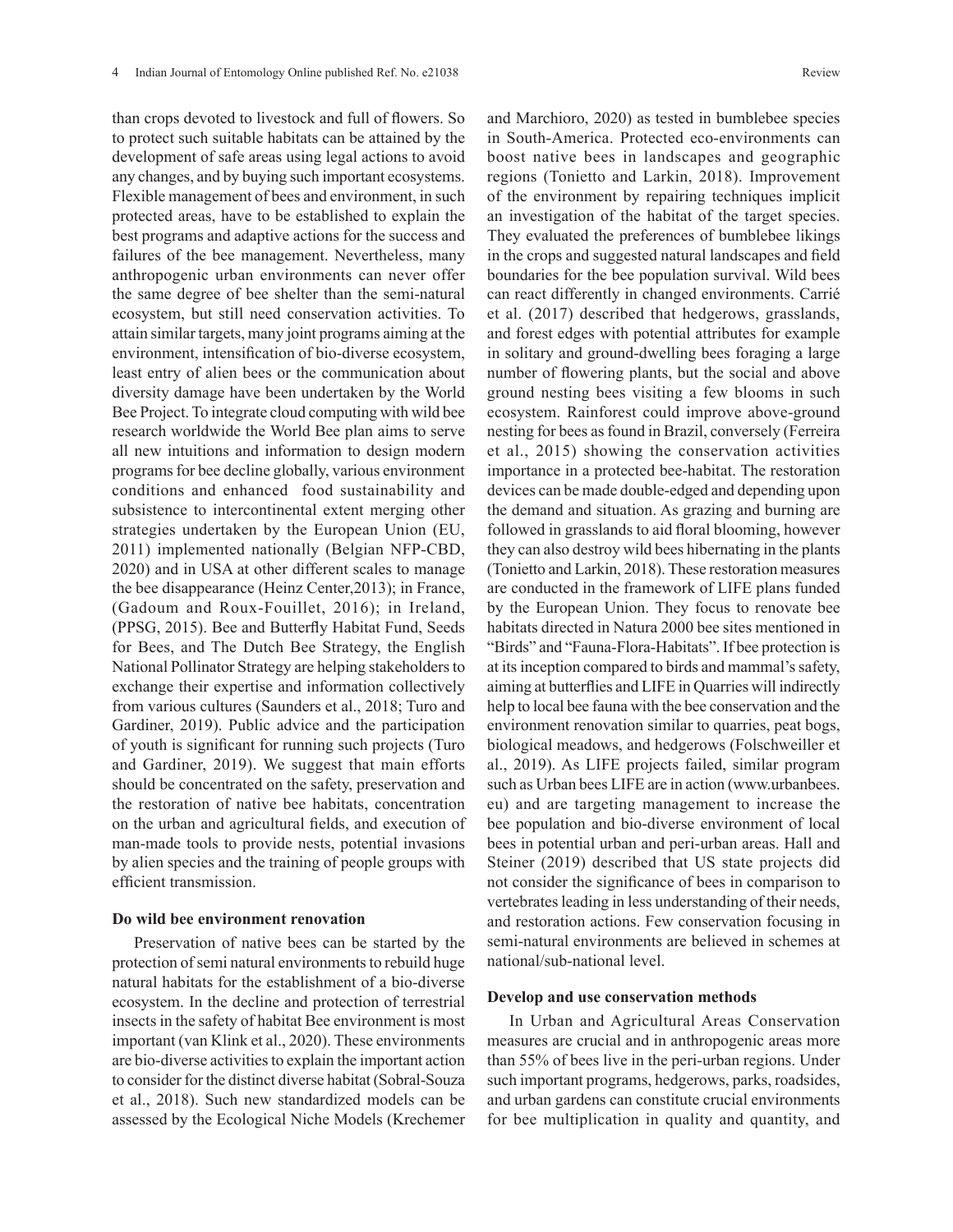transitional areas as beneficial environment (Hall et al., 2017; Nowakowski and Pywell, 2016; Gosselin et al., 2018; Crone et al., 2019). Such ecosystems can assist in building big specific diversity and an boosting factor for rare bees (Senapathi et al., 2017) and often pillar a great bee diverse ecosystem (Fortel et al., 2014). Bee-friendly plans using roof-top gardens, parks, and roadsides, has increased the populations of native bees in Amsterdam (Givetash, 2018) as this environmental interconnection proved important ecological segmentation could be harmful for little bee species. Tiny bees in segmented habitats, can be incompetent to approach the favorable landscapes and face difficulties in anthropogenic environments (Warzecha et al., 2016; Gérard et al., 2020; La Vie Sauvage, 2020; François and Féon, 2017).

It has been revealed largely that the strength of floral wealth is a key framework for native bee diversity, when renovating prairies as in Minnesota, USA (Lane et al., 2020; Ritchie and Roser, 2020). Agro-environment actions, as flower strips have been accepted in Europe to increase biodiversity in assiduously managed agrolandscapes (Grass et al., 2016; Cole et al., 2020) and beneficial for bumblebees, honeybees, and hoverflies in Germany, Belgium, and in England (Wood et al., 2015). More flower supplies mostly helped in the improvement of bumblebee population, size, density and young ones number (Wood et al., 2015; Vaudo et al., 2018). The impact of AES was determined rarely (Batáry et al., 2015) and Geppert et al. (2020) observed the effect of organic practices and floral strips for bee population survival and development. Both actions were positively corresponding to pollinators' strength and population and growth of bumblebee hives, but the efficiency of these actions relied firmly on the landscape around (Geppert et al., 2020). In England, (Wood et al., 2017) also assessed a Higher Level Stewardship farms—HLS to experiment if grown flowers helped the native solitary bee populations. For instance, as honeybees and bumble bees were positively influenced by the affair of *Phacelia*  sp., solitary bees mostly foraged sunflower and seed mixes of wildblooms (Mallinger et al., 2020; Nichols et al., 2019). Still, a move in flower resources happened among the most environments of native bees facing stress and could result in the exhaustion of flower assets and alterations in the crop-pollinator web (Gérard et al., 2020; DEFRA, 2020). The restructuring of flower mixtures could also be effective in bee environments with maximum flower density in areas under crop and uncultivated land (Quinet et al., 2016; Moquet et al., 2017). Angiosperms should offer the flow of floral gifts throughout the flowering season for sufficient food needs (Vaudo et al., 2015; Filipiak et al., 2018) based on the floral phenology and specific behavior of bee species. Gresty et al., (2018) demonstrated that plants like *Rosa canina, Malvasylvestris, and Ranunculaacris* allured specifically those solitary bees living in cavities.

This framework is pivotal for bee multiplication and abundance but is often neglected during the selection of bee-friendly flowering plant cultivars. This is accurate for the brood nutritional needs, which vary from adult requirements (Filipiak et al., 2018). The strength and nutritional power of crops like *Brassica napus* for *Osmiabicornis*) can positively help in the development rate of bee abundance (Bukovinszky et al., 2017; Filipiak, 2019). In fact, the variety of proteins and essential amino acids required is important for the growth and development of bee population. This can help bee species health through nutritional needs using floral assets available in the habitats, particularly in flower resource-exhausted environments. Different agrotechnology could also be tested such as friendly planting, which can enhance the quantity and quality as in the strawberry *Fragariax ananassa* and the borage *Borago officinalis* (Griffiths et al., 2020) but the effect on pollinator abundance was not studied. So it is difficult to describe the chemical toxicity taken from reports on honeybees and generalize about bumble bees and solitary bee taxa, furthermore, solitary bee's sensitivity will be highly different. POSHBEE, European strategies could be beneficial in comprehending how pesticides can influence these native bee fauna and synergistic effect with other decline elements. Still, it has been demonstrated to also influence bee pollinators and is not a particular reaction to safeguard the bee world (Dicks et al., 2016; Egan et al., 2020). Egan et al., (2020) demonstrated a newly designed strategy that is known as Integrated Pest and Pollinators Management (IPPM; Biddinger and Rajotte, 2015) the same we propose to be called as, "Pollinator and integrated pest management technology (PIPMT)", as this is a technology, or holistic strategy to amalgamate crop pollinators, bio-control agents, minimum use of pesticides and various other IPM procedures, aiming at the management of the pests below economic injury levels for enhancing the agriculture food production (Tanda, 2019, 2021a-h). Applied management actions are also recommended, such as the choosing of varieties with great bee pollinator allurement and maximum pest resistance. In Ireland, The Protecting Farmland Pollinators plan is reliant upon the designing of a crop bee pollinator assessing campaign which can permit growers to determine simply which control processes on agro lands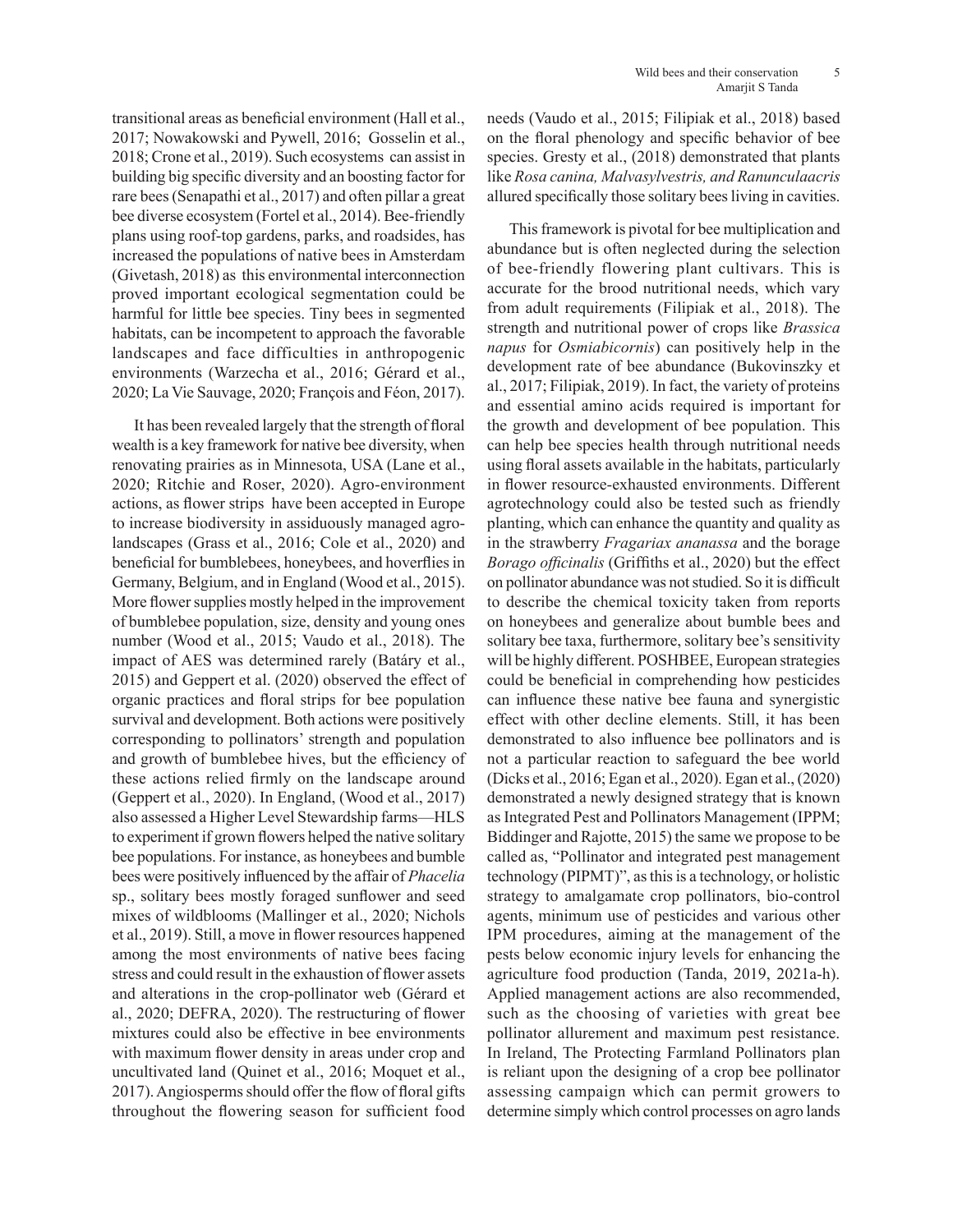help to pollinators in decreased pesticides usage, offer little environments and floral resources for example, flowering pattern at the farmland level. Additionally, the Interreg-Sudoe Poll-Ole-GI project (2016-2019) focused recognizing and suggesting efficient practices as green infrastructures (GI) to positively effect on bee pollinator abundance and bee ecosystem amenity in the two most significant Mediterranean crops of arable farmland in the South-western European Space (SUDOE) which comprises Southern France, Spain, and Portugal, including sunflower and oilseed rape.

### **Bee hotels**

To increase the accessibility of flower assets for pollinators in research, however, barely few studies have targeted the bee nesting sites (Fortel et al., 2016). Endangered bees could be settled in soil-nesting and other wild bees with special nesting behavior, nesting in cavities, subterranean, carder bees and in snail's shells. We recommend copious nesting provisions, including the development of Wild Bee Inns for little bee species for wide distribution areas (Fortel et al., 2016). Maclvor and Packer (2015) also established the newly protected environmental enhancement strategies for wild bee needs. They highlighted that about 50% of the bee population housed in the bee hotels were newly introducedalien bees, however 75% of them were lived in by wasps. Alarmingly, they found a negative interrelationship between the wild bees and the species present in bee hotels (Geslin et al., 2020). This study described the positive reaction of artificial devices for native bees nesting, and exhibits the role of developing nesting sites to multiply various bee species for the crop pollination (Maclvor and Packer, 2015; Fortel et al., 2016). In fact, aim should be on the present and bee hotels cavities hole diameter as needed by various bees for nesting, as small diameters could help many wild species and prevented by bigger exotic bees like *M. sculturalis* to adopt bee hotel lodging (Geslin et al., 2020). May this be the little patches of bare soil installations, bee inns or the bee hotels, the empirical use of their positive contribution should be thoroughly studied.

#### **Alien plants and their role**

Local plants can be managed by professionals using protection strategies, many alien species can invade and populate bee-friendly habitats, or even they are grown voluntarily. However, the effect of alien plants can depend upon various ecological factors or life history characteristics, resulting in some species to suffer from the invasions whereas for others it may be

favourable (Davis et al., 2018; Drossart and Gerard, 2020). Incursion only happens when an exotic species is having invasive power andsufficiently suitable environment to survive. Generally such plant species have been developed in habitats closely associated with human existence. Pretentious habitats related to humans, alien plants can offer food resources for some bee pollinators and improve crop production via cross pollination (Hobbs et al., 2013; Drossart et al., 2017; Jachuła et al., 2020). They may have detrimental effects on specific bees with small diet flexibility. However, some unwanted alien plants contend with local vegetation and can oust plants that are visited byspecific pollinators. Few non-indigenous species also show resources that are inaccessible to most wild bees such as, *Petunias* sp., (Lowenstein and Minor, 2016). Majewska and Altizer (2018) described in a metaanalysis that no organized positive or negative effect on pollinator population could be attributed to exotic species and that their influence is case-specific. It can be hypothesized that all exotic species are harmful and thus as detrimental to the knowledge magnification as is the principle that these species are fully protected (Boltovskoy et al., 2018). In the future, the Asian hornet *Vespa velutina*, for example, could be a threat for wild or managed bee pollinators (Arca et al., 2014; Keeling et al., 2017; Laurino et al., 2020). In importation programs, planned international measures to prevent bio-invasions of alien species should thus be a main important matter (Sutherland et al., 2016). Observing invasive species should be kept on top of the activities, it could allow acquiring the data required to carry out the population dynamics research and test their potential effect on native species and eco-environments (Le Féon et al., 2018; Aizen et al., 2019). A law to prevent and alleviate the harmful effects of alien species in the European Union entered in 2015 (EU Regulation (EU) No.). Assessing the IUCN Red Lists, a parallel program called as "Black List" has been recommended for invasive alien species and contemplates the extent of climatic effect for the species assessed. The IUCN Invasive Species Specialist Group (ISSG) gathers specialists in minimizing challenges developed by aliens to native habitats and the species they restrain by increasing awareness, elimination, management, or removal pertaining to them. Each group is accountable and adapted nationally, making and improving invasive species list in their respective country.

### **Building bee populations**

The effectiveness of preservation actions, from the scientific knowledge and liaising more efficiently and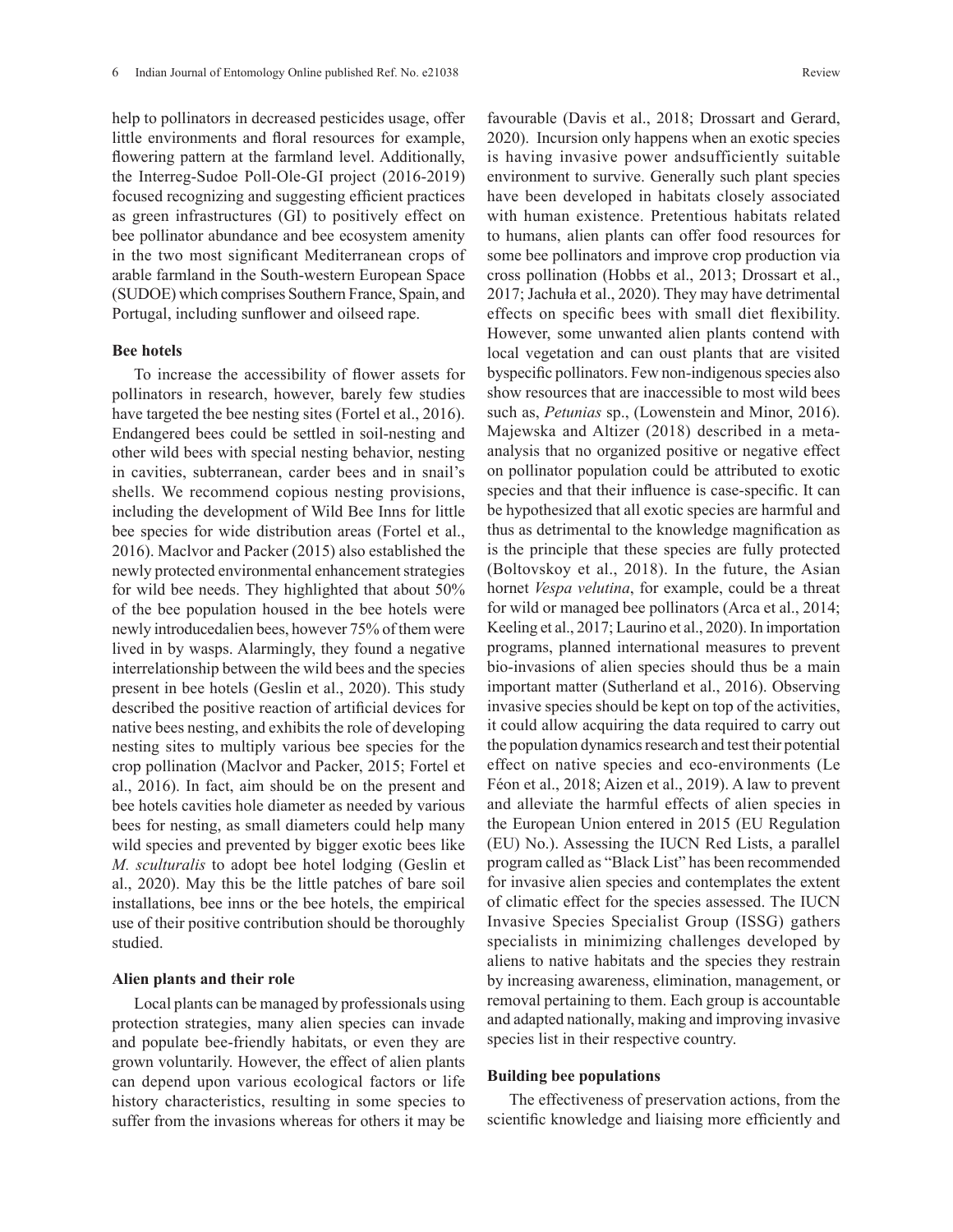correctly with scientific data to a large audience is a base to set up a solid conservation starting point. Few precedents in education, training and communication can be explained to strengthen the bee conservation technology (Saunders et al., 2019). In various taxa, maximum use of citizen sciences in bee conservation procedures encouraged monitoring population studies over a long time period (Gardiner and Didham, 2020; Ubach et al., 2020). Many people have paid attention to wild bee pollinator's conservation in the last decade. Despite notable biases in records, such as observing the most striking and colorful species, cryptic species incorrect identification, using this tool, permits to effectively note a large number of specimens in large area, showing an important part of the species in an environment and assessing the species dynamics for scientific research (Duchenne et al., 2020) and Red Lists program. Silva and Minor (2017) observed that the degree of education and knowledge about wild bees were directly related to the positive attitudes of the respondents towards the native bee abundance, encouraging the pivotal role of people's awareness. This information should be exchanged largely among scholars, and social media groups and also true in demonstrating the geographic and taxonomic extent of reports (Saunders et al., 2019). Scientific information favouring different concepts prior to the pesticides, mowing/pruning agenda constitutes a main action to efficiently integrate bee groups pollinators in the management system of all parks, gardens, and flowering patches (Schonfelder and Bogner, 2017; Folschweiller et al., 2019;Turo and Gardiner, 2019). Austria designed several research projects targeting the positive impact on wild pollinators for the renovation of flowering areas in 20ha using 18 local officials by monitoring native bee populations (Underwood et al., 2017). Apart from this pilot project, they also established many acceptable green habitats in orchards, road edges, schools, nurseries, and along waterways for bee conservation (Underwood et al., 2017). An alliance was established between an NGO and a supermarket chain for bee conservation actions. Similar collaborative programs are initiated between fruit growers and local city municipalities in Flanders (Belgium) or between a beer brewer, NGO, and public officials to boost bee conservation schemes (Underwood et al., 2017).

Wild bee populations are decreasing globally for the last few decades, mostly by the human interferences. The people interest for their protection increased greatly, through scientific publications communicated through various media sources. Despite this large interest, due to the shortage of knowledge and subject comprehension is flagrant and describes a space between consciousness and apprehension. As bee disappearance is studied, knowledge on conservation actions is still scattered in literature. We lack bee preventativeconcepts and scientists are working for efficient tools for enhancing native bee populations and the improvement of bee environment. In this review, we present a recent new analysis of the wild bee conservation methods, and their utilization in habitats and the advance scientific programs that fill up the gaps in literature and reframe new applied conservation strategies. Focusing on wild bee pollinators, we applied our main information on (i) the modern protection methods in anthropogenic environments, (ii) the preservation and renovation of native bee habitats, (iii) implementation of newly designed tools, (iv) actions to control exotic species, and (v) how to educate public with the new concepts efficiently for maximum bee pollination benefits. This review can be beneficial to implement a factual and experimental native bee protection strategy for the enhanced and sustainable food production globally.

### **Wild bee conservation -challenges and threats**

The importance of wild bee conservation requires bee scientists to transmit new concepts and guidance relying on the research observations in bee diversity protection and tools used (Primack et al., 2012). Bee protection actions are carried out research on honeybees or bumblebees, but, conclude such reports and can rarely be considered as an alternative for local solitary bees (Schmitt et al., 2020; Wood et al., 2020). The recent naming visited flowering plants (Gresty et al., 2018) liking the foraging period of selected wild bee and the food necessities of adults and immature stages (Filipiak, 2019). This subjectis roughly investigated at the time of designing new strategies of bee protection. Besides, there is an important imbalance between the investigations regarding the bee flora, favorable habitats and safe nesting site provisions. Such studies have to be handled in reframing the bee conservation plans, further investigations needed to study such crucial subjects more thoroughly, especially in assessing a large area of bee dwellings than only bee resorts, and hotels. The globe which is progressively anthropogenically-moving forward, different bee flora habitats could be, promptly, an answer to the deficit world food problem. In habitats having little native bee-flora, few alien invaded species can assist bee abundance to recuperate. Such topics should be considered depending upon proofs as in New-York a new report described that exotic species could help honeybees better than the native wild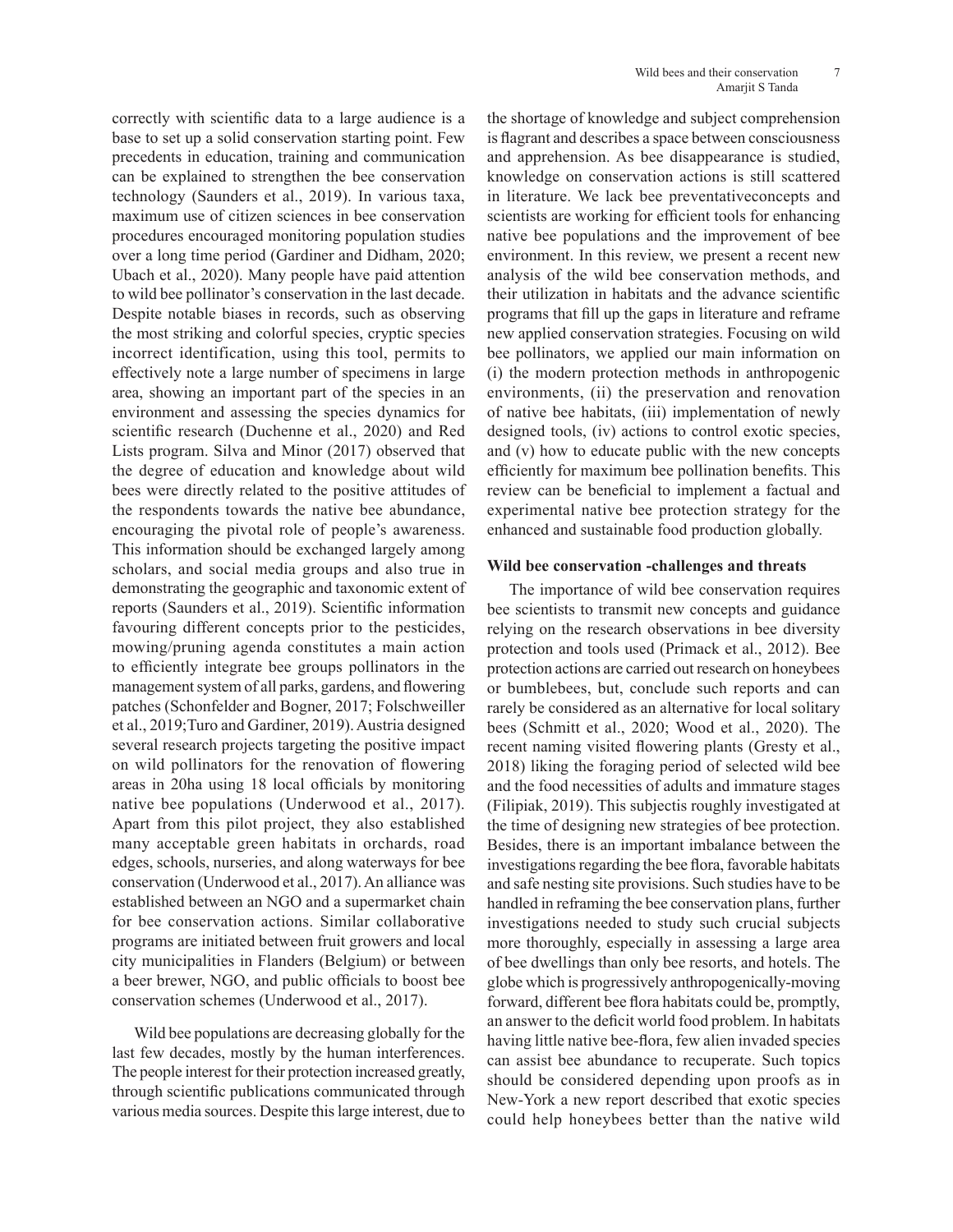bee populations (Urbanowicz et al., 2020). In such anthropogenic habitats, the method to run bee-friendly environments have also to be re-consider, in particular by discovering options to pesticide applications. Dealing with such circumstances, the influence of techniques like IPPMT could be enormouslyexplored for the maximum safety of pollinator's world. Additionally, the overwhelming most environment renovation research is carried out in North America and Europe, which constitute only a little portion of worldlyenvironments occupied by native bees. Similar bee restoring methods could not be prototypical of what should be adopted in other bee habitat having dissimilar landscapes (Tonietto and Larkin2018; Drossartand Gerard, 2020;Tanda, 2019, 2021) also needs attention. Further studies should be carried out to assess conservation methods extensively in rainforest and arctic environments. The transmission of education about wild bees have to be redesigned in gathering facts. It is a fact that we do not preserve birds by offering hen homes, so we will have to maximize our attempts so that the beautiful world of bees does not go around the hives,for honeyand waxes. To handle this, we should not disregard to involve work packages in our research work about the communication of knowledge to various schools and those who are realistically employed to implement conservation activities. These plans are often the ones that are rejected while they should be the acme of scientific work. In spite ofgathering information about bee population threatening elements, we should share, import, away from the preventativeideas as they are generally studied, established, recognized and at least assessed in part (Folschweiller et al.,2019;Tanda, 2019, 2021;Penn, 2021). Now specialists are inviting for measures, which need the immediate main attention (Folschweiller et al., 2019). Research strategies as the Interreg SAPOLL project, designing a strategy for wild bee conservation as the chief target or the biodivERsA NUTRIB2 project could support to fill thegaps. Designing of such actions and combine the various beeconservation players would further strengthen the public awareness to bee biodiversity and environmental services in bio-ecosystems where people are more disconnected from the natural bee world for instance, the house tops, commercial buildings, roadsides, near bridges, and railway track sides etc. (Fortel et al., 2016; Penn, 2021). Some actions which can conserve the bee populations are described below;

• Promise to protect the bee pollinators and join BEE-SAFE on your piece of land, garden, and the backyard of your company and your rooftops.

Towns, schools, corporations, and individuals lands can be used.

- Say no tochemical uses on your flowering plants to prevent any insecticidal harm to bee fauna. Inspect plants bought are not pre-treated with neonics.
- Grow bee pollinator's preferred flowering plants as they are a big asset for bees and butterflies providing nectar and pollen.
- Keep away from lawnsas they desert for bee pollinators, so plant prairies.
- In early spring don't weed your gardens as dandelions are best source of bee food and medicine.
- Install water basins in summer with pebbles or floating corks on water to prevent bees from drowning in every balcony.
- To get enlightened and sign regular petitions to pressurise the world countries to pass laws to conserve the bees banning neonicotinoids, keep in touch with the Facebook page of New York Bee Sanctuary and Instagram account.
- In your back yard or your rooftops, install a bee hive and modified handmade tools for wild bee conservation and protection. It's an excellent and wonderful strategy to offer home and nesting sites to many bee populations.
- Train the public and educateyour families by showing bee documentaries. Native bees are harmless, and visit flowers. Know about the valuable bee services in food production globally and respect them.

#### **REFERENCES**

- Aizen M A, Smith-Ramirez C, Morales C L, Vieli L. 2019. Coordinated species importation policies are needed to reduce serious invasions globally: The case of alien bumblebees in South America. Journal of Applied Ecology, 56: 100-106.
- Bartomeus I, Stavert J R, Ward D, Aguado O. 2019. Historical collections as a tool for assessing the global pollination crisis. Philosophical Transactions of the Royal Society B, 374: 20170389.
- Batáry P, Dicks L V, Kleijn D, Sutherland W J. 2015.The role of agri-environment schemes in conservation and environmental management. Conservation Biology, 29: 1006-1016.
- Bauer D M, Wings I S. 2016.The macroeconomic cost of catastrophic pollinator declines. Ecological Economics, 126: 1-13.
- Belgian National Focal Point to the Convention on Biological Diversity (Belgian NFP-CBD). 2020. Biodiversity 2020-Update of Belgium's National Biodiversity Strategy; Royal Belgian Institute of Natural Sciences: Brussels, Belgium, pp. 148.
- Belsky J, Joshi N K. 2019.Impact of Biotic and Abiotic Stressors on Managed and Feral Bees. Insects 10: 233.
- Biddinger D, Rajotte E G, Joshi N K. 2018. Integrating pollinator health into tree fruit IPM—A case study of Pennsylvania apple production.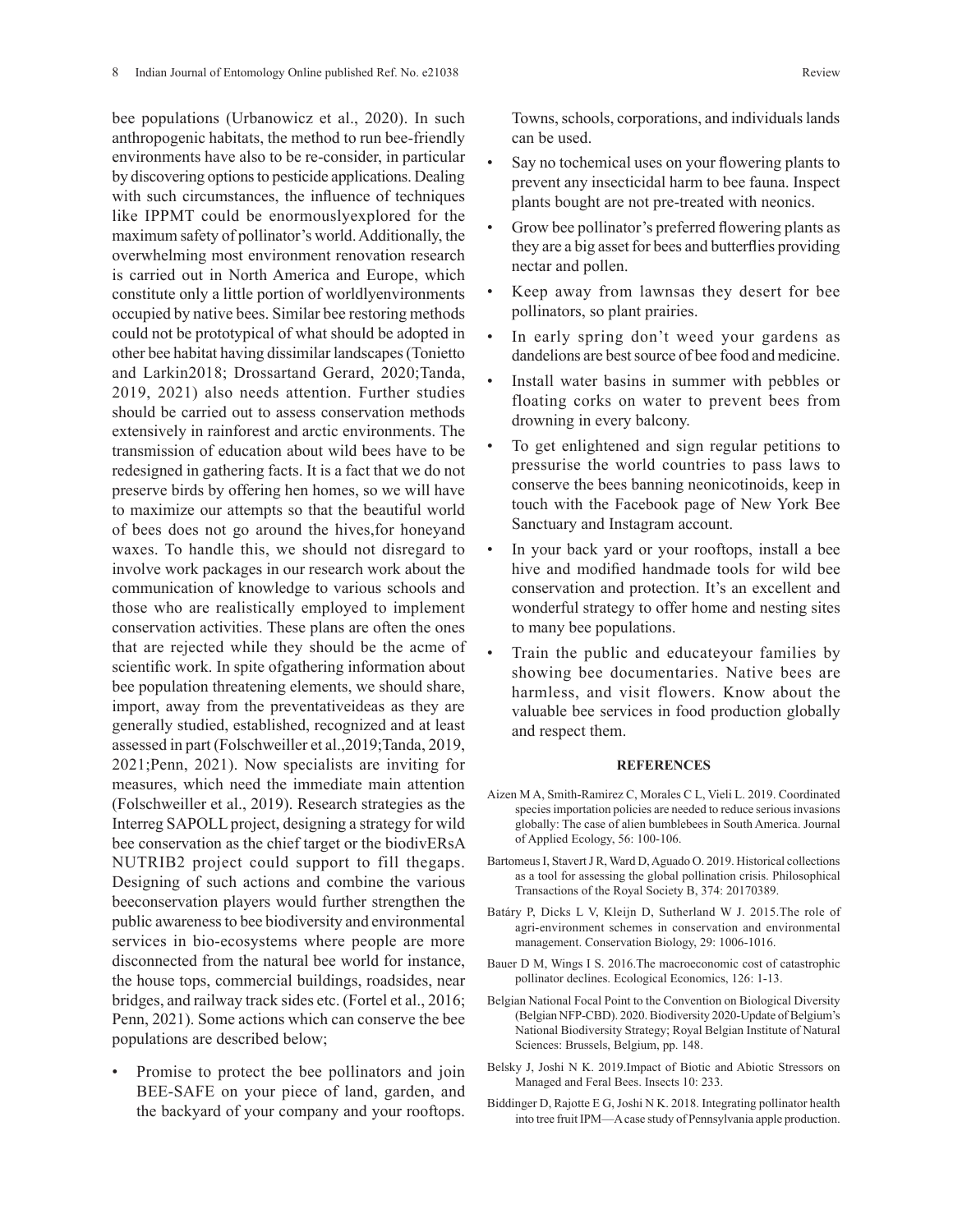In The *Pollination of Cultivated Plants: A Compendium for Practitioners*, 2nd ed.; FAO: Rome, Italy 1: 69-83.

- Biddinger D J, Rajotte E G. 2015.Integrated pest and pollinator management-adding a new dimension to an accepted paradigm. Current opinion in insect science 10: 204-209.
- Biddinger D J, Robertson J L, Mullin C, Frazier J, Vaughn M. 2013. Comparative toxicities and synergism of apple orchard pesticides to *Apismellifera* (L.) and *Osmiacornifrons* (Radoszkowski). PLoS ONE, 8, e72587.
- Boltovskoy D, Sylvester F, Paolucci E M. 2018. Invasive species denialism: Sorting out facts, beliefs, and definitions. Ecology and Evolution 8: 11190-11198.
- Bukovinszky T, Rikken I, Evers S, Kleijn, D. 2017. Effects of pollen species composition on the foraging behaviour and offspring performance of the mason bee *Osmiabicornis* (L.). Basic Applied Ecology 18: 21-30.
- Carrié R, Andrieu E, Cunningham S A, Ouin A. 2017. Relationships among ecological traits of wild bee communities along gradients of habitat amount and fragmentation. Ecography 40: 85-97.
- Cely-Santos M, Philpott S M. 2019. Local and landscape habitat influences on bee diversity in agricultural landscapes in Anolaima, Colombia. Journal Insect Conservation 23: 133-146.
- Cerna K, Munclinger P, Vereecken N J, Straka J. 2017.Mediterranean lineage endemism, cold-adapted paleodemographic dynamics and recent changes in population size in two solitary bees of the genus Anthophora. Conservation Genetics 18: 521-538.
- Cole L J, Kleijn D, Dicks LV, Bevk D. 2020. A critical analysis of the potential for EU Common Agricultural Policy measures to support wild pollinators on farmland. Journal Applied Ecology 57: 681-694.
- Crone E E, Brown, L M, Hodgson J A, Lutscher F, Schultz C B. 2019. Faster movement in nonhabitat matrix promotes range shifts in heterogeneous landscapes. Ecology, 100, e02701.
- Cummings A R, Read J M. 2016. Drawing on traditional knowledge to identify and describe ecosystem services associated with Northern Amazon's multiple-use plants. International Journal of Biodiversity Science, Ecosystem Services & Management 12: 39-56.
- Davis E S, Kelly R, Maggs C A, Stout J C. 2018. Contrasting impacts of highly invasive plant species on flower-visiting insect communities. Biodiversity and Conservation 27: 2069-2085.
- DEFRA. 2020. The National Pollinator Strategy: For Bees and other Pollinators in England. Defra Publ.PB14221.
- Dicks L V, Viana B, Bommarco R, Brosi B, Pires C. 2016. Ten policies for pollinators. Science 354: 975-976.
- Didham R K, Basset Y, Collins C M, Schönrogge K. 2020. Interpreting insect declines: Seven challenges and a way forward. Insect Conservation and Diversity 13: 103-114.
- Drossart M, Gerard M. 2020. Beyond the decline of wild bees: Optimizing conservation measures and bringing together the actors. Insects11: 649.
- Drossart M, Michez D, Vanderplanck M. 2017. Invasive plants as potential food resource for native pollinators: A case study with two invasive species and a generalist bumble bee. Scientific Reports 7: 16242.
- Drossart M, Rasmont P, Vanormelingen P, D'Haeseleer J. 2018. Belgian Red List of Bees; Belgian Science Policy (BRAIN-be- (Belgian Research Action through Interdisciplinary Networks); PresseUniversitaire de l'Université de Mons:Mons, Belgium, 2018; p. 140.
- Duchenne F, Thébault E, Michez D, Elias M, Fontaine C. 2020. Phenological shifts alter the seasonal structure of pollinator assemblages in Europe. Nature Ecology & Evolution 4: 115-121.
- Egan P A, Dicks, L V, Hokkanen H M T, Stenberg J A. 2020.Delivering Integrated Pest and Pollinator Management (IPPM). Trendsin Plant Science 25: 577-589.
- Epps C W, Keyghobadi N. 2015. Landscape genetics in a changing world: Disentangling historical and contemporary influences and inferring change. Molecular Ecology 24: 6021-6040.
- Ferreira P A, Boscolo D, Carvalheiro L G, Viana B F. 2015. Responses of bees to habitat loss in fragmented landscapes of Brazilian atlantic rainforest. Landscape Ecology 30: 2067-2078.
- Filipiak M. 2018. A better understanding of bee nutritional ecology is needed to optimize conservation strategies for wild bees-the application of ecological stoichiometry. Insects 9: 85.
- Filipiak M. 2019. Key pollen host plants provide balanced diets for wild bee larvae: A lesson for planting flower strips and hedgerows. Journal of Applied Ecology 56:1410-1418.
- Filipiak M, Kuszewska K, Asselman M, Weiner J. 2017. Ecological stoichiometry of the honeybee: Pollen diversity and adequate species composition are needed to mitigate limitations imposed on the growth and development of bees by pollen quality. PLoS ONE 12, e0183236.
- Folschweiller M, Drossart M, D'Haeseleer J, Jacquemin, F. 2019. Plan d'actiontransfrontalier en faveur des pollinisateurssauvages. In ProjetInterreg V SAPOLL-Sauvons nos Pollinisateurs-Samenwerkenvoor Pollinators; Université de Mons: Mons, Belgium p. 147.
- Forister M L, Pelton E M, Black S H. 2019. Declines in insect abundance and diversity: We know enough to act now. Conservation Science and Practice 1: 80.
- Fortel L, Henry M, Guilbaud L. 2016. Use of human-made nesting structures by wild bees in an urban environment. Journal of insect conservation 20: 239-253.
- François D, Le Féon V. 2017. Abeilles sauvagesetdépendancesvertesroutières, Pourquoi et comment developer la capacitéd'accueil des dépendancesvertesroutières en faveur des abeillessauvages. In OuvragesScientifiques, OSI2; Ifsttar: Marne-la-Vallée, France p. 120. ISBN 978-2-85782-733-7.
- Gardiner T, Didham R K. 2020. Glowing, glowing, gone? Monitoring long term trends in glow-worm numbers in south-east England. Insect Conservation and Diversity 13:162-174.
- Geppert C, Hass A, Akter A, Batáry, P. 2020. Agri-environment schemes enhance pollinator richness and abundance but bumblebee reproduction depends on field size. Journal of Applied Ecology 57: 1818-1828.
- Gérard M, Martinet B, Michez D. 2020. Shift in size of bumblebee queens over the last century. Global Change Biology 26: 1185-1195.
- Gérard M, Martinet B, Michez D, Gérard, Vanderplanck M. 2020. Global warming and plant-pollinator mismatches. Emerging Topics in Life Sciences 4 (1): 77-86.
- Geslin B, Gachet S, Féon V L. 2020. Bee hotels host a high abundance of exotic bees in an urban context. ActaOecologica105:103556.
- Gibbs J, Elle E, Bobiwash K, Haapalainen T, Isaacs R. 2016.Contrasting pollinators and pollination in native and non-native regions of highbush blueberry production. PLoS ONE 11, e0158937.
- Givetash L. 2018. Bees are dying at an alarming rate. Amsterdam May Have the Answer. NBC News, 7 September.
- Goulson D, Nicholls E, Botias C, Rotheray E L. 2015. Bee declines driven by combined stress from parasites pesticides, and lack of flowers. Science 347: 1255957.
- Gresty CEA, Gresty E, Willis K J. 2018. Flower preferences and pollen transport networks for cavity-nesting solitary bees: Implications for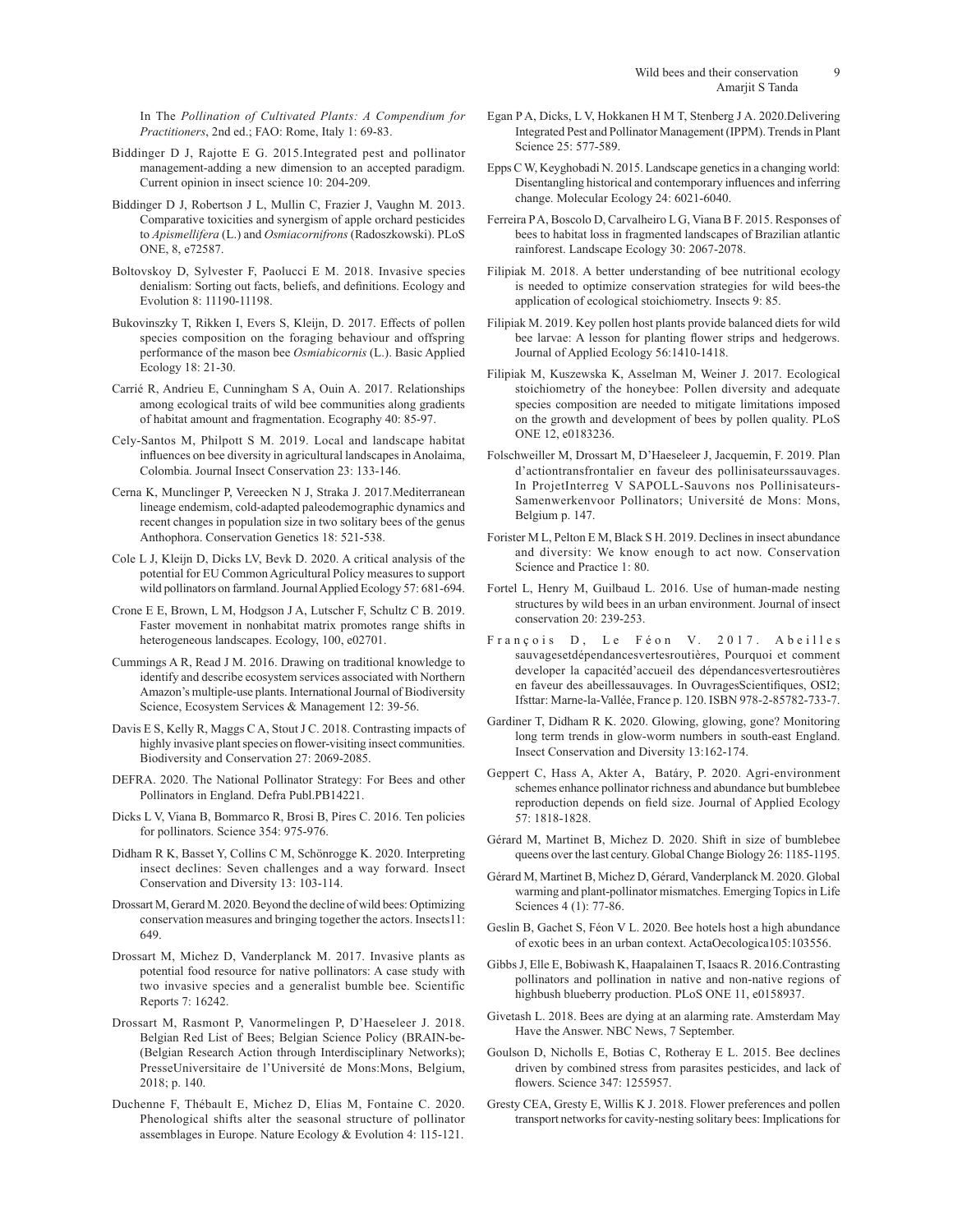the design of agri-environment schemes. Ecology and Evolution 15: 7574-7587.

- Griffiths J, Nicholls E, Goulson D. 2020. Companion planting to attract pollinators increases the yield and quality of strawberry fruit in gardens and allotments. Ecological Entomology 45: 1025-1034.
- Grover SN, Miller JED, Damschen E. 2017. Indirect Effects of Landscape Spatial Structure and Plant Species Richness on Pollinator Diversity in Ozark Glades. Castanea 82: 24-31.
- Hall D M, Camilo G R, Tonietto R K, Frankie G, Threlfall CG. 2017. The city as a refuge for insect pollinators. Conservation Biology 31: 24-29.
- Hall D M, Steiner R. 2019. Insect pollinator conservation policy innovations at subnational levels: Lessons for lawmakers. Environmental Science & Policy 93: 118-128.
- Hart A G, Sumner S. 2020. Marketing insects: Can exploiting a commercial framework promote undervalued insect species? Insect Conservation and Diversity13: 214-218.
- Harvey J A, Heinen R, Armbrecht I, Basset Y, Cardoso, P. 2020. International scientists formulate a roadmap for insect conservation and recovery. Nature Ecology and Evolution 4: 174-176.
- Hatfield R, Colla S, Jepsen S, Richardson, L L, Jordan S F. 2020. IUCN Assessments for North American Bombus sp. for the North American IUCN Bumble Bee Specialist Group. The Xerces Society for Invertebrate Conservation. Available online: https://xerces.org/ sites/default/files/publications/14-065.pdf
- IPBES. 2016. The Assessment Report of the Intergovernmental Science-Policy Platform on Biodiversity and Ecosystem Services on Pollinators, Pollination and Food Production; Potts, S.G., Imperatriz-Fonseca, V.L., Ngo, H.T., Eds.; Secretariat of the Intergovernmental Science-Policy Platform on Biodiversity and Ecosystem Services: Bonn, Germany pp. 552.
- Isaacs R, Williams N, Ellis J, Vaughan M. 2017. Integrated crop pollination: Combining strategies to ensure stable and sustainable yields of pollination-dependent crops. Basic and Applied Ecology 22: 44-60.
- IUCN. 2016. Guidelines for Appropriate Uses of IUCN Red List Data. Incorporating, as Annexes, the 1) Guidelines for Reporting on Proportion Threatened Species (ver. 1.1); 2) Guidelines on Scientific Collecting of Threatened Species (ver. 1.0); and 3) Guidelines for the Appropriate Use of the IUCN Red List by Business (ver. 1.0.). Version 3. Adopted by the IUCN Red List Committee, 3rd ed.; IUCN: Gland, Switzerland; p. 32.
- Jachuła J, Denisow B, Strzałkowska-Abramek M. 2020. Does an invader have a bright side? Floral reward in two Solidago species. Journal of Apicultural Research 59(2): 1-10
- Jacquemin F, Violle C, Munoz F, Mahy, G, Dufrêne M. 2020. Loss of pollinator specialization revealed by historical opportunistic data: Insights from network-based analysis. PLoS ONE, 15, e0235890.
- Keeling M J, Franklin D N, Budge G E. 2017. Predicting the spread of the Asian hornet (*Vespa velutina*) following its incursion into Great Britain. Scientific Reports 7, 6240.
- Krechemer F S, Marchioro C A. 2020. Past, present and future distributions of bumblebees in South America: Identifying priority species and areas for conservation. Journal of Applied Ecology 57: 1829-1839.
- La Vie Sauvage. 2020. EmprunteAussi nos Routes. Available online: http://biodiversite.wallonie.be/fr/la-viesauvage.html?IDC=3649 (accessed on 14 August).
- Lane I, Portman Z M, Cariveau D P. 2020. Floral resource diversity drives bee community diversity in prairie restorations along an agricultural landscape gradient. Journal of Applied Ecology 57: 2010-2018.
- velutina: An Alien Driver of Honey Bee Colony Losses. Diversity 12: 5.
- Le Féon V, Aubert M, Genoud D, Geslin, B. 2018. Range expansion of the Asian native giant resin bee *Megachilesculpturalis* (Hymenoptera, Apoidea, Megachilidae) in France. Ecology and Evolution 8: 1534-1542.
- Lecocq T, Gérard M, Michez D, Dellicour S. 2017. Conservation genetics of European bees: New insights from the continental scale. Conservation Genetics 18:585-596.
- Lecocq T, Michez D, Gérard M, Dellicour S. 2018. Divergent geographic patterns of genetic diversity among wild bees: Conservation implications. Diversity and Distributions 24: 1860-1868.
- Lopez-Uribe M M, Soro A, Jha S. 2017.Conservation genetics of bees: Advances in the application of molecular tools to guide bee pollinator conservation. Conservation Genetics 18: 501-506.
- Lowenstein D M, Minor E S. 2016. Diversity in flowering plants and their characteristics: Integrating humans as a driver of urban floral resources. Urban Ecosystems 19: 1735-1748.
- Maclvor J S, Packer L. 2015. 'Bee Hotels' as Tools for Native Pollinator Conservation: A Premature Verdict? PLoS ONE 10, e0122126.
- Majewska A A, Altizer S. 2018. Planting gardens to support insect pollinators. Conservation Biology 34: 15-25.
- Mallinger R E, Franco J G, Prischmann-Voldseth D A, Prasifka J R. 2019. Annual cover crops for managed and wild bees: Optimal plant mixtures depend on pollinator enhancement goals. Agriculture, Ecosystems & Environment 273: 107-116.
- Martins K T, Gonzalez A, Lechowicz M J. 2015. Pollination services are mediated by bee functional diversity and landscape context. Agriculture, Ecosystems & Environment 200: 12-20.
- Meeus I, Pisman M, Smagghe G, Piot N. 2018. Interaction effects of different drivers of wild bee decline and their influence on hostpathogen dynamics. Current Opinion in Insect Science 26: 136-141.
- Moquet L, Vanderplanck M, Moerman R, Jacquemart A L. 2017. Bumblebees depend on ericaceous species to survive in temperate heathlands. Insect Conservation and Diversity 10: 78-93.
- Nichols R N, Goulson D, Holland J M. 2019.The best wildflowers for wild bees. Journal of Insect Conservation 23: 1-12.
- Nicholson C C, Egan P A. 2019. Natural hazard threats to pollinators and pollination. Global Change Biology 26: 380-391.
- Nowakowski M, Pywell R F. 2016. Habitat Creation and Management for Pollinators; Centre for Ecology & Hydrology:Wallingford, UK pp. 77.
- Packer J G, Delean S, Kueffer C, Prider J, Carthew S M. 2016. Native faunal communities depend on habitat from non-native plants in novel but not in natural ecosystems. Biodiversity and Conservation 25: 503-523.
- Penn S. 2021."Climate change reduces the abundance and diversity of wild bees." Science Daily, 12 January 2021.
- Pollinator Plan Steering Group. 2015. All-Ireland Pollinator Plan 2015- 2020; National Biodiversity Data Centre Series No. 3; National Biodiversity Data Centre: Waterford, Ireland, 48p, ISSN 2009- 6844.
- Potts S G, Imperatriz-Fonseca V, Settele J. 2016. Safeguarding pollinators and their values to human well-being. Nature 540: 220-229.
- Powney G D, Carvell C, Isaac NJB. 2019. Widespread losses of pollinating insects in Britain. Nature Communications10: 1018.
- Quinet M, Mabeluanga T, Moquet L, Jacquemart A L. 2016. Introduction of new tools to improve pollination in European pear orchards. ScientiaHorticulturae213: 5-12.